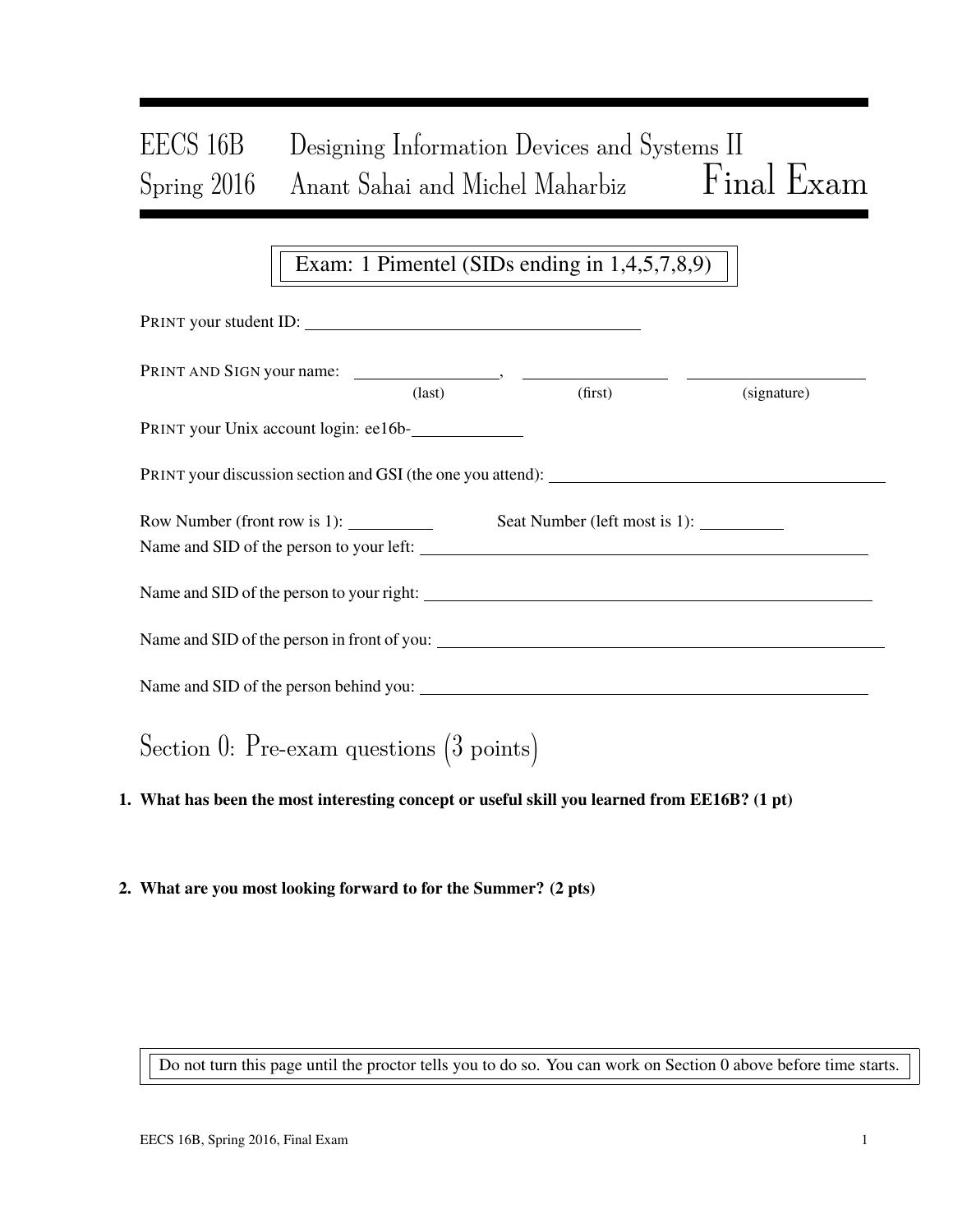[Extra page. If you want the work on this page to be graded, make sure you tell us on the problem's main page.]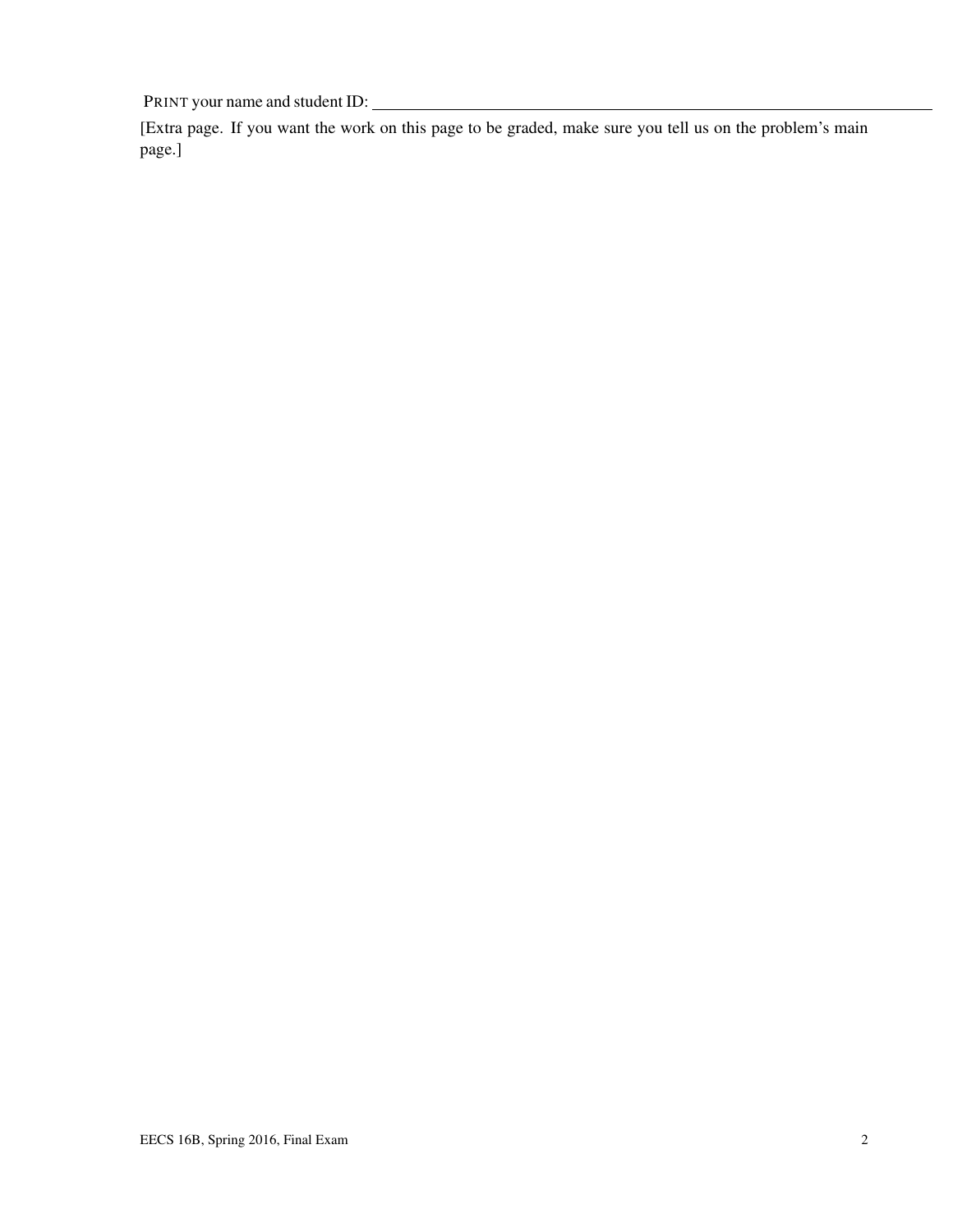# Section 1: Straightforward questions  $(80 + 10 \text{ pts})$

*Unless told otherwise, you must show work to get credit. There will be less partial credit given in this section. There are 90 points available, but we consider 10 of them as bonus. So skip ahead instead of getting stuck.*

### 3. Matching Question (9 pts)

Consider the 2-dimensional differential equation

$$
\frac{d}{dt}\vec{x}(t) = A\vec{x}(t)
$$

where *A* is a 2 by 2 real matrix.

With some initial values, solutions as a function of time have been plotted. **Please select the corresponding** solution plot for each *A* matrix. (No need to show work)



(a) 
$$
A = \begin{bmatrix} -3 & -1 \\ -1 & -3 \end{bmatrix}
$$
 This has eigenvalues  $-4, -2$ .  
\n(b)  $A = \begin{bmatrix} 0.15 & 1 \\ -1 & 0.15 \end{bmatrix}$  This has eigenvalues  $0.15 \pm i$ .  
\n(c)  $A = \begin{bmatrix} 1 & 4 \\ 2 & -1 \end{bmatrix}$  This has eigenvalues  $\pm 3$ .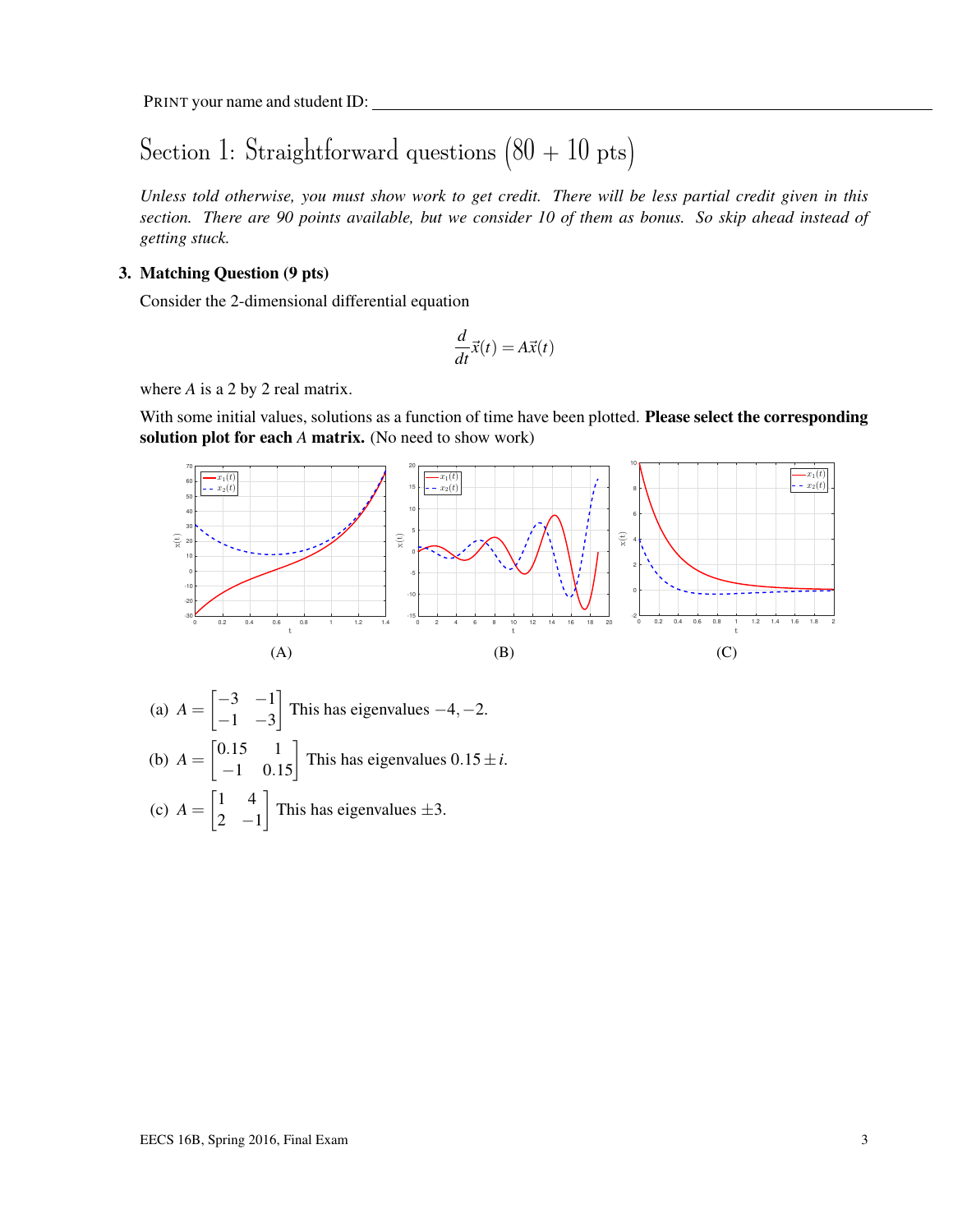#### 4. What to do? (10pts)

You have learned lots of techniques/concepts in this course. These include:

- (a) DFT
- (b) SVD
- (c) K-means
- (d) Eigenvalue placement by means of controllable canonical form

For each of the scenarios below, please choose which technique/concept you should invoke. No explanations are needed.

- (a) You want to design a feedback law to regulate a system to make it stable.
- (b) You have a data set and you want to find a lower-dimensional subspace that you can project it onto while still keeping most of the important variation in the data set.
- (c) You have some data on how much different individuals like different kinds of food and you want to classify people into several groups based on their preferences.
- (d) You want to find a control sequence  $u(t)$  of length *n* that will take the state of a linear system from  $\vec{0}$  to a desired destination  $\vec{p}$  such that the control sequence *u* viewed as an *n*-length vector  $\vec{u}$  has the smallest Euclidean norm.
- (e) You have some measurements at regular intervals from a slowly varying physical process and would like to reconstruct hypothetical measurements for times in between your measurements.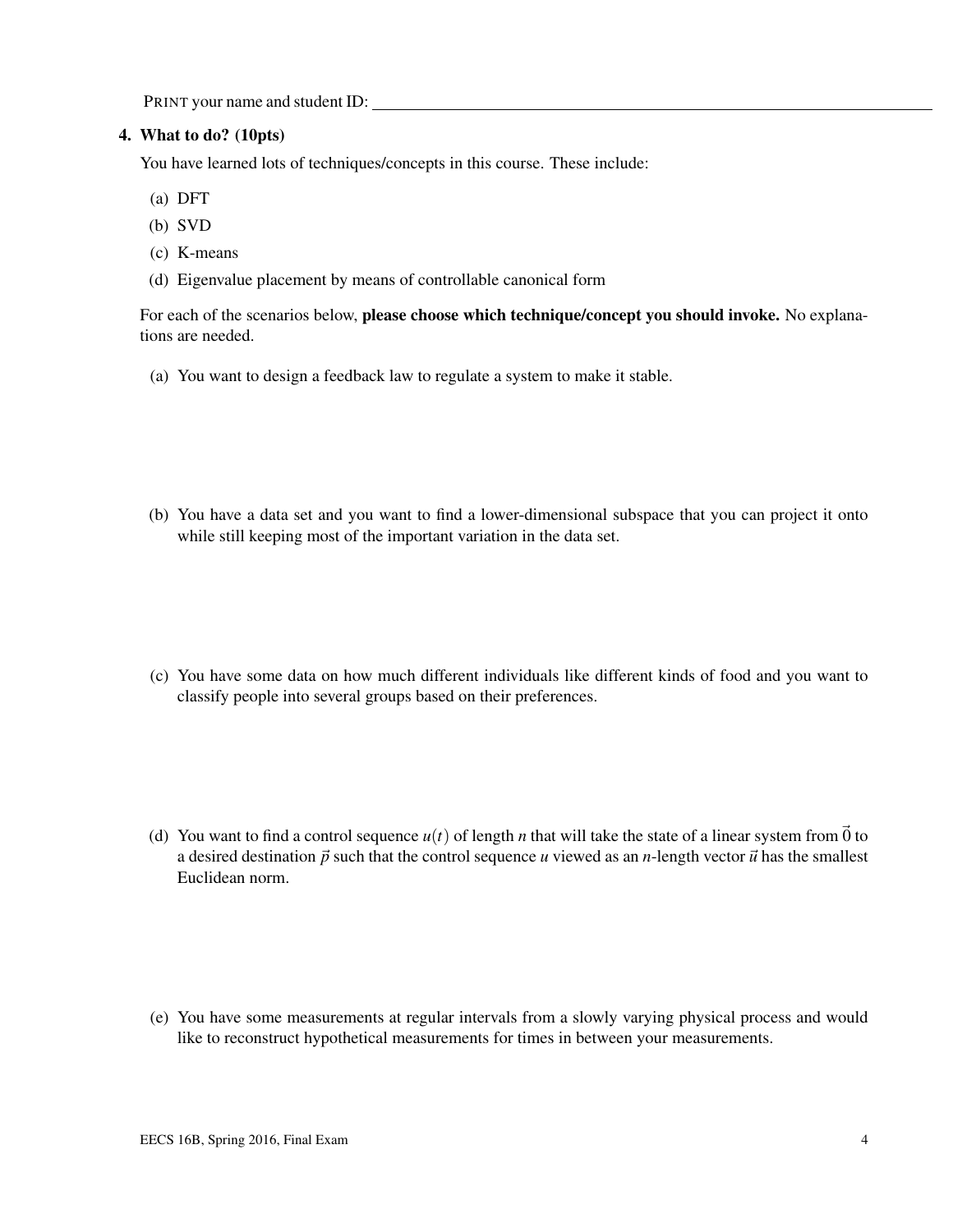#### 5. Matching: DFT and Sampling (12 pts)

### Circle your answer. There is no need to give any justification.

(a) Given the time domain signal below with 12 samples taken over 3 seconds:



Now, we have sampled the same signal at a different sampling rate to get 30 samples over 3 seconds:



which plot below represents all the corresponding DFT coefficients?

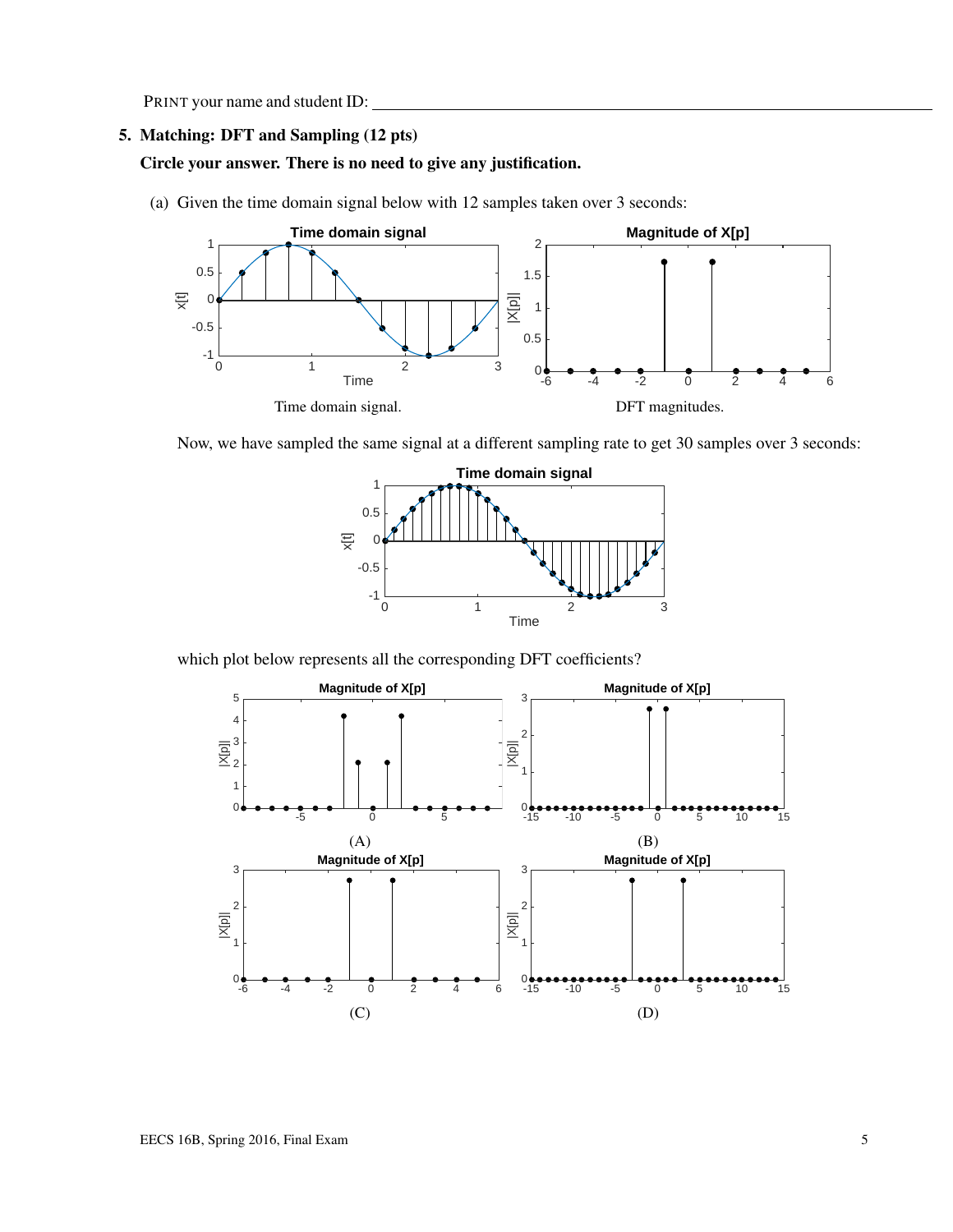(b) Given the time domain signal below with 30 samples taken over 3 seconds,



Now, we have obtained the DFT coefficients for another sampled signal, with sampling frequency of 6Hz:



which one is the corresponding sampled signal?

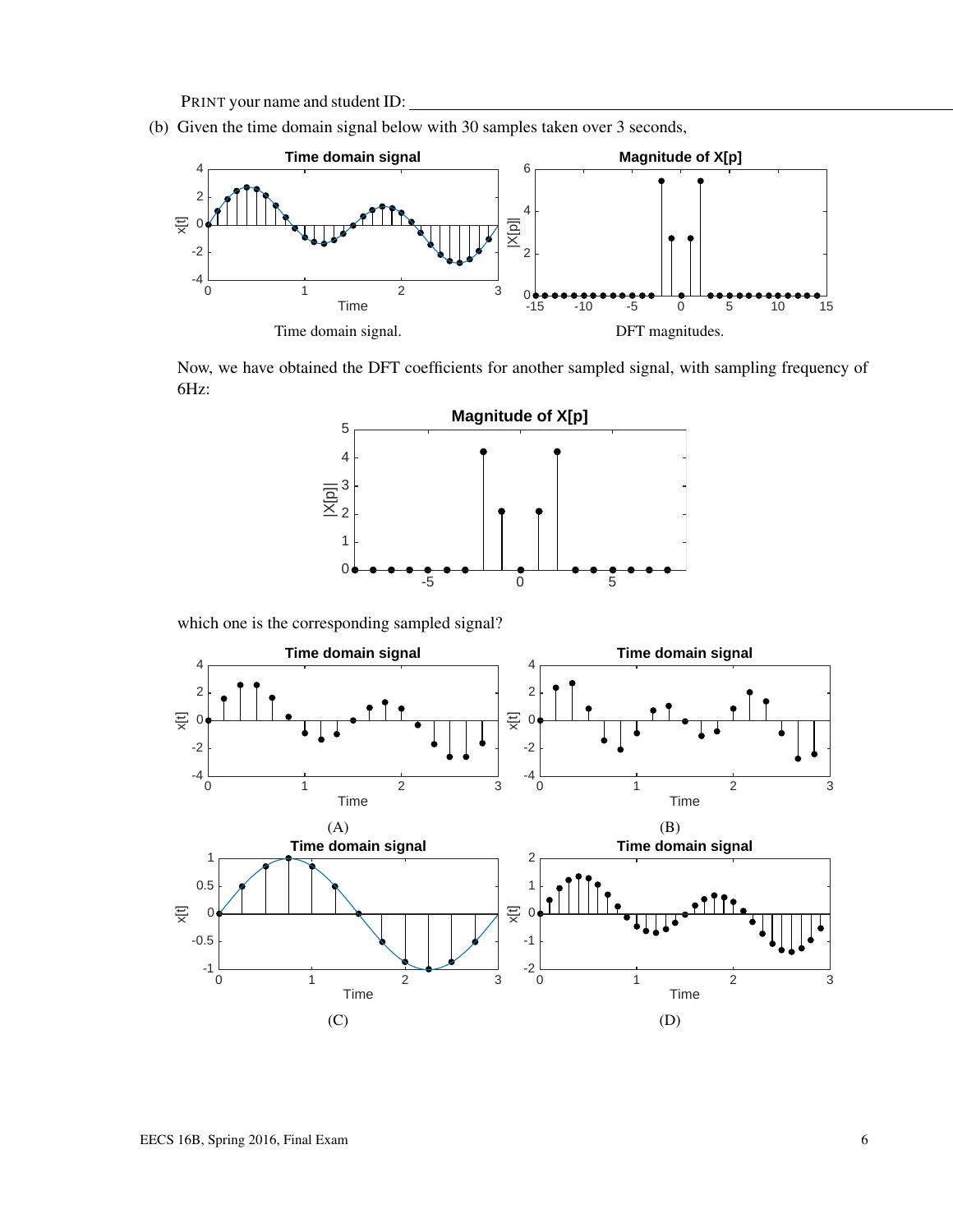(c) Given the DFT coefficients of the sampled signal, obtained by taking 30 samples with a sampling frequency of 5Hz:



Which one is possibly the corresponding continuous time signal that was sampled?

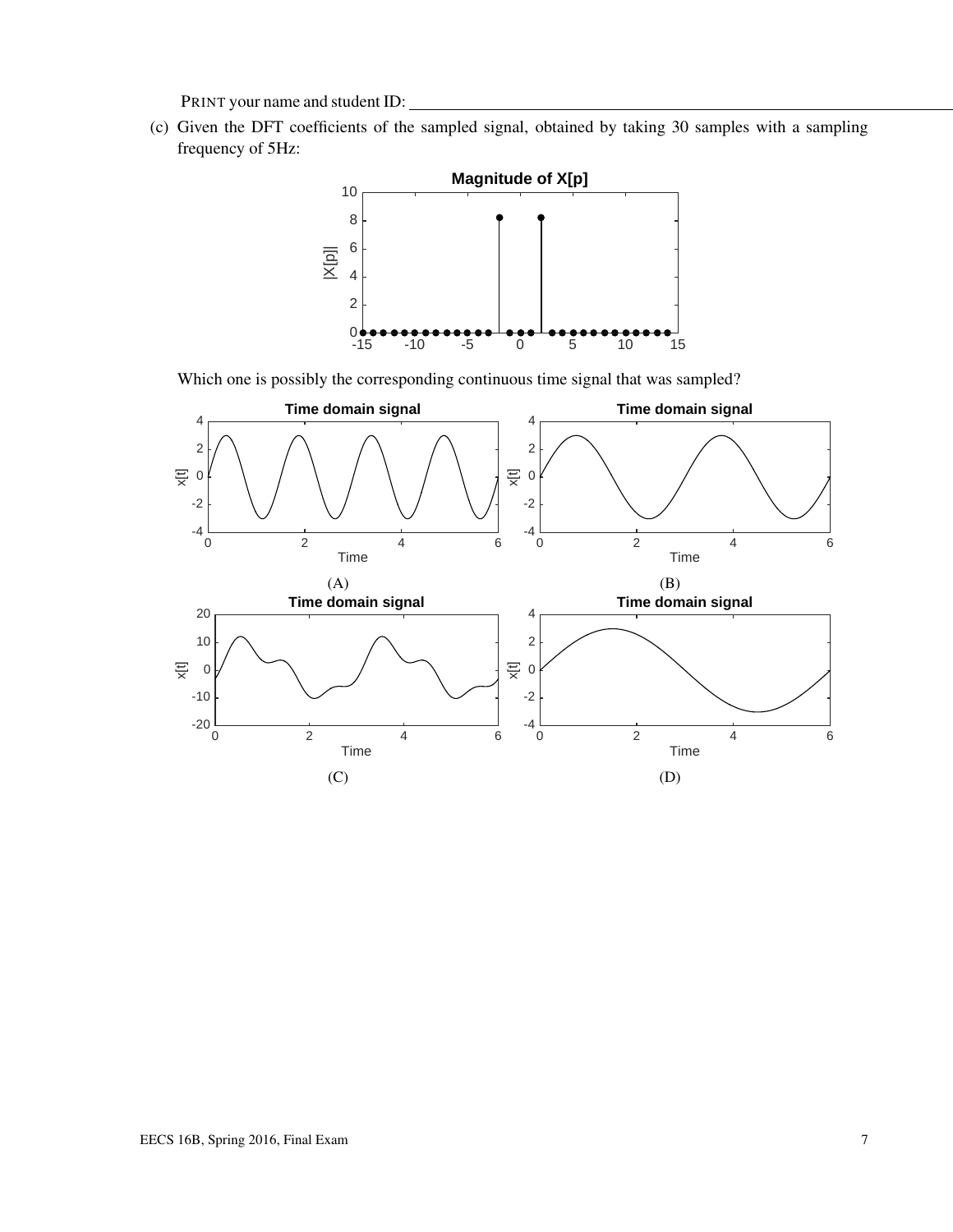#### 6. Analyze a circuit in the Phasor-domain (18pts)



The components in this circuit are described by:

$$
v_{in}(t) = 10\cos(50t - 53^{\circ})
$$
  

$$
R = 20\Omega, \quad L = 100mH, \quad C = 5mF
$$

Here we assume  $\cos(53^\circ) \approx \frac{3}{5}$  $\frac{3}{5}$  and sin(53°)  $\approx \frac{4}{5}$  $\frac{4}{5}$  for the purposes of all calculations.

(a) (4 pts) Express the voltage source as a phasor explicitly in the form  $a + bi$ . Give numerical values for *a* and *b*.

(b) (8 pts) Write down the transfer function  $H(\omega) = \frac{v_{out}}{v_{in}}$  symbolically in terms of *C*, *R*, *L* and  $\omega$ .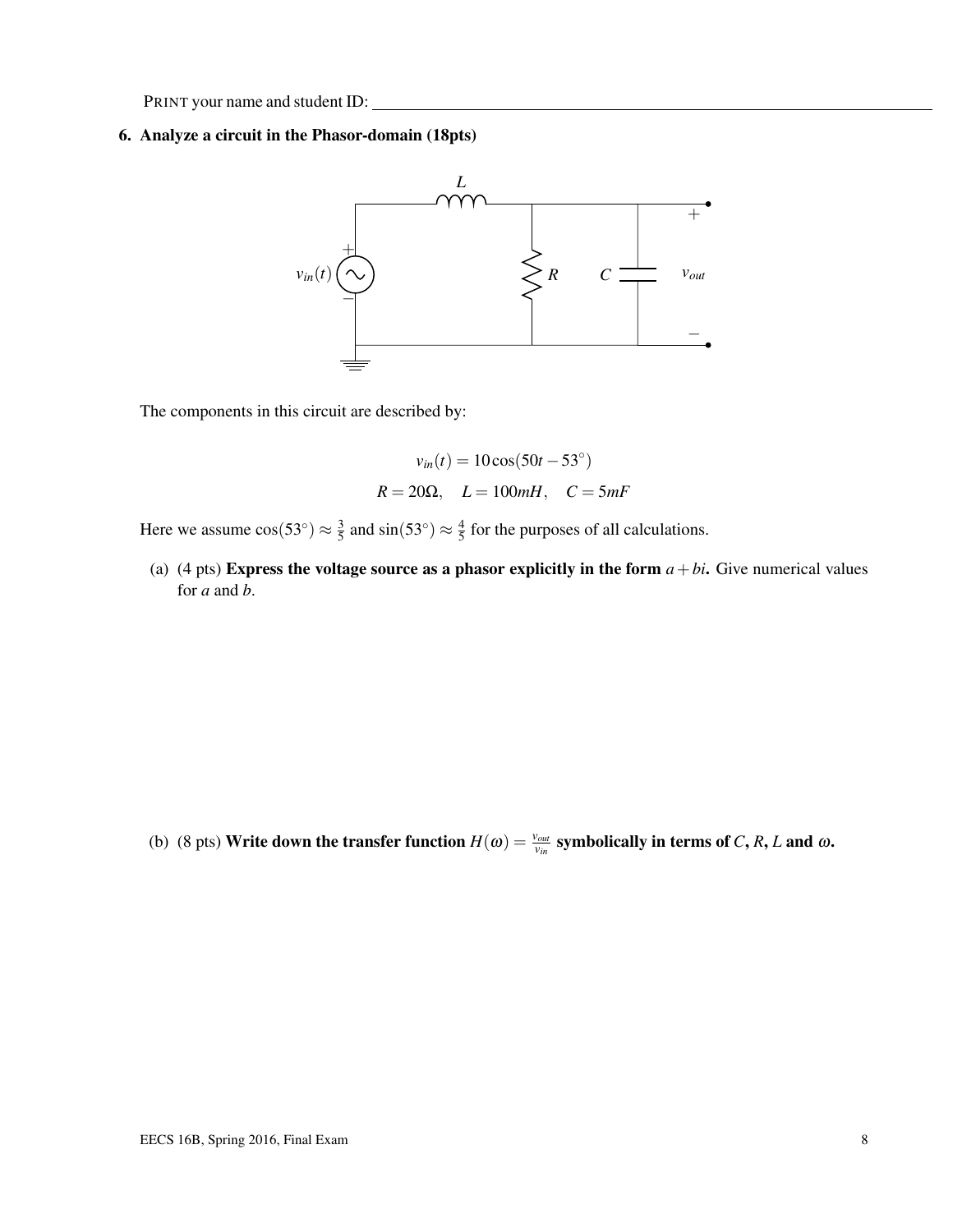(c) (6 pts) Since  $v_{in}(t) = 10\cos(50t - 53^{\circ})$ , we know  $v_{out}(t)$  can be written as  $\alpha \cos(50t + \theta)$ , where  $\alpha$  is (o pts) since  $v_{in}(t) = 10\cos(30t - 35)$ , we know  $v_{out}(t)$  can be written as  $\alpha \cos(30t + \theta)$ , where  $\alpha$  is positive real number, and  $0^{\circ} \le \theta < 360^{\circ}$ . It turns out that  $\alpha = 20\sqrt{2}$ . Compute the numerical value for  $\theta$ .

*(HINT: Use the transfer function from the previous part appropriately.)*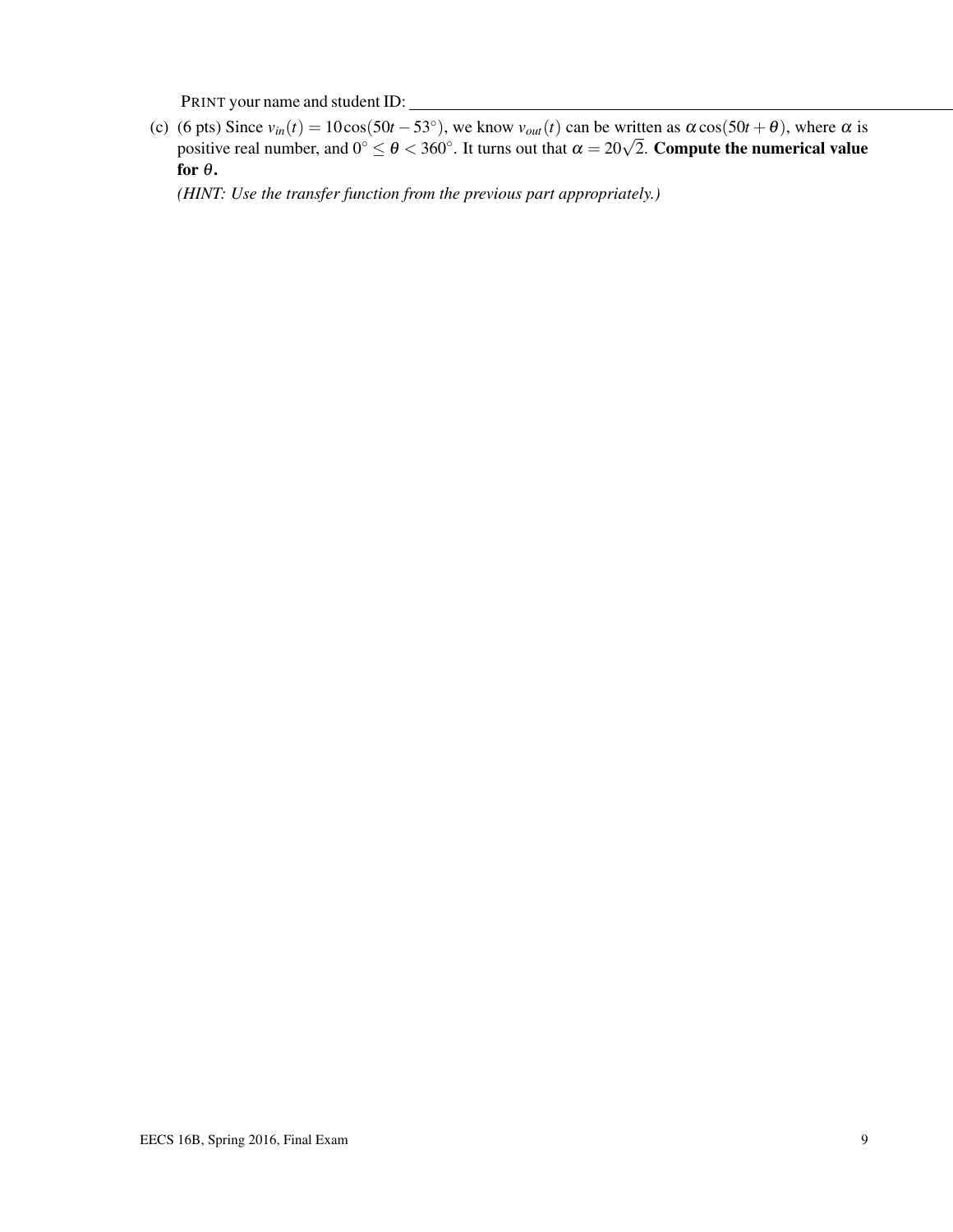#### 7. Frequency-Selective Filter (18 pts)

Recall that the  $n = 4$  DFT basis can be expressed as columns of a matrix:

$$
\begin{bmatrix} | & | & | & | \\ \vec{u}_0 & \vec{u}_1 & \vec{u}_2 & \vec{u}_3 \\ | & | & | & | & | \end{bmatrix} = \frac{1}{2} \begin{bmatrix} 1 & 1 & 1 & 1 \\ 1 & i & -1 & -i \\ 1 & -1 & 1 & -1 \\ 1 & -i & -1 & i \end{bmatrix} = \begin{bmatrix} \frac{1}{2} & \frac{1}{2} & \frac{1}{2} & \frac{1}{2} \\ \frac{1}{2} & \frac{1}{2} & -\frac{1}{2} & -\frac{1}{2} \\ \frac{1}{2} & -\frac{1}{2} & \frac{1}{2} & -\frac{1}{2} \\ \frac{1}{2} & -\frac{1}{2} & -\frac{1}{2} & \frac{i}{2} \end{bmatrix}
$$

(a) (4 pts) Let  $\vec{x}$  be a 4-length vector with each element of  $\vec{x}$  defined by

$$
\vec{x}[k] = 1 + \cos\frac{2\pi}{4}k
$$

as  $k = 0, 1, 2, 3$ .

Find the DFT (frequency-domain representation) of  $\vec{x}$ .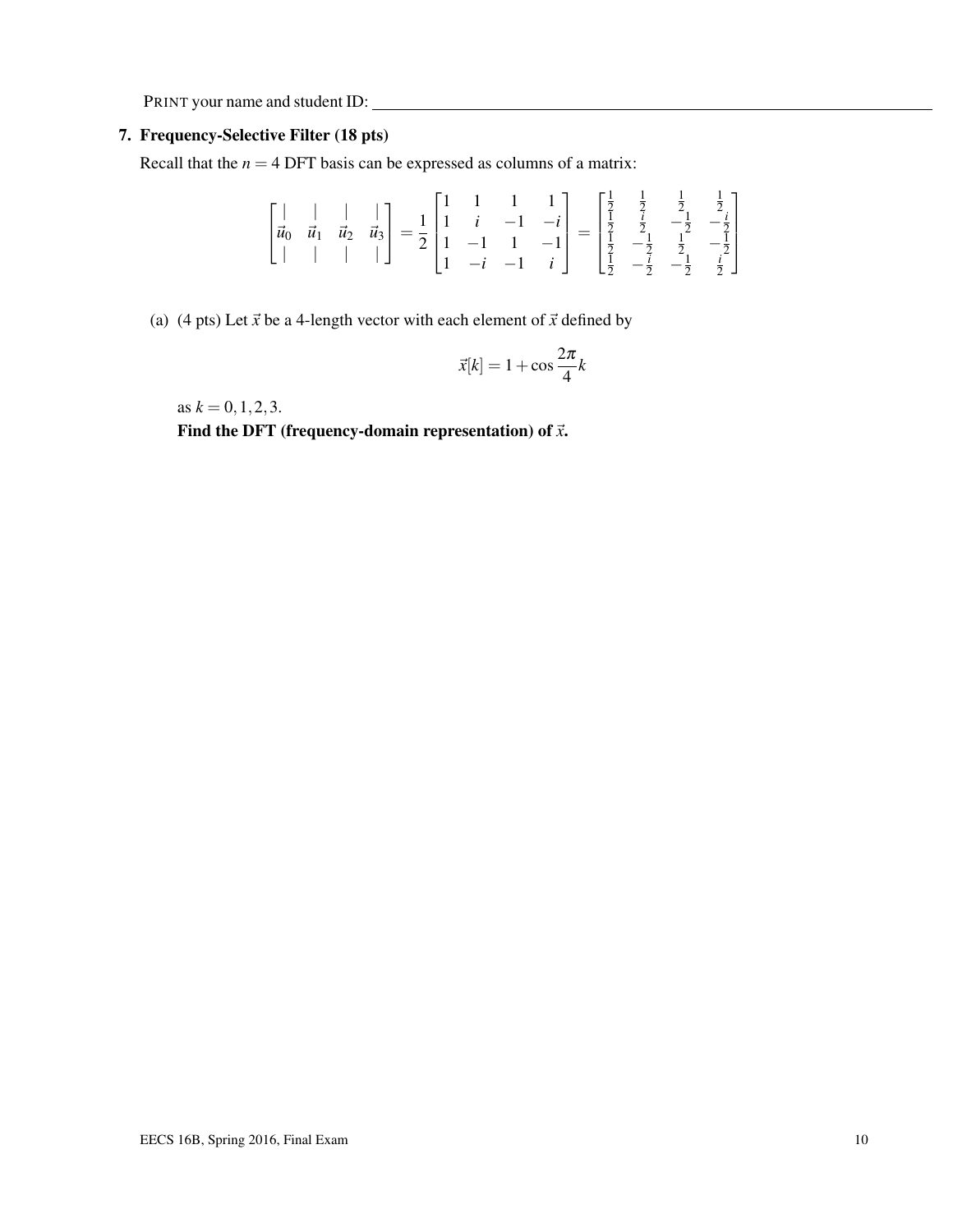(b) (8 pts) We want a real  $4 \times 4$  matrix *H* that filters/projects any vector  $\vec{y}$  onto the subspace spanned by  $\vec{u}_0$ ,  $\vec{u}_1$ ,  $\vec{u}_3$ . (i.e. *H*y returns a vector that is inside the subspace and is the closest point in the subspace to  $\vec{y}$ .) Furthermore, we want this *H* matrix to be circulant. (i.e.  $H = C_{\vec{h}}$  for some  $\vec{h}$ ). **What are the four** eigenvalues and corresponding four eigenvectors for this matrix *H*?

(c) (6 pts) What is the first column of the circulant matrix *H*?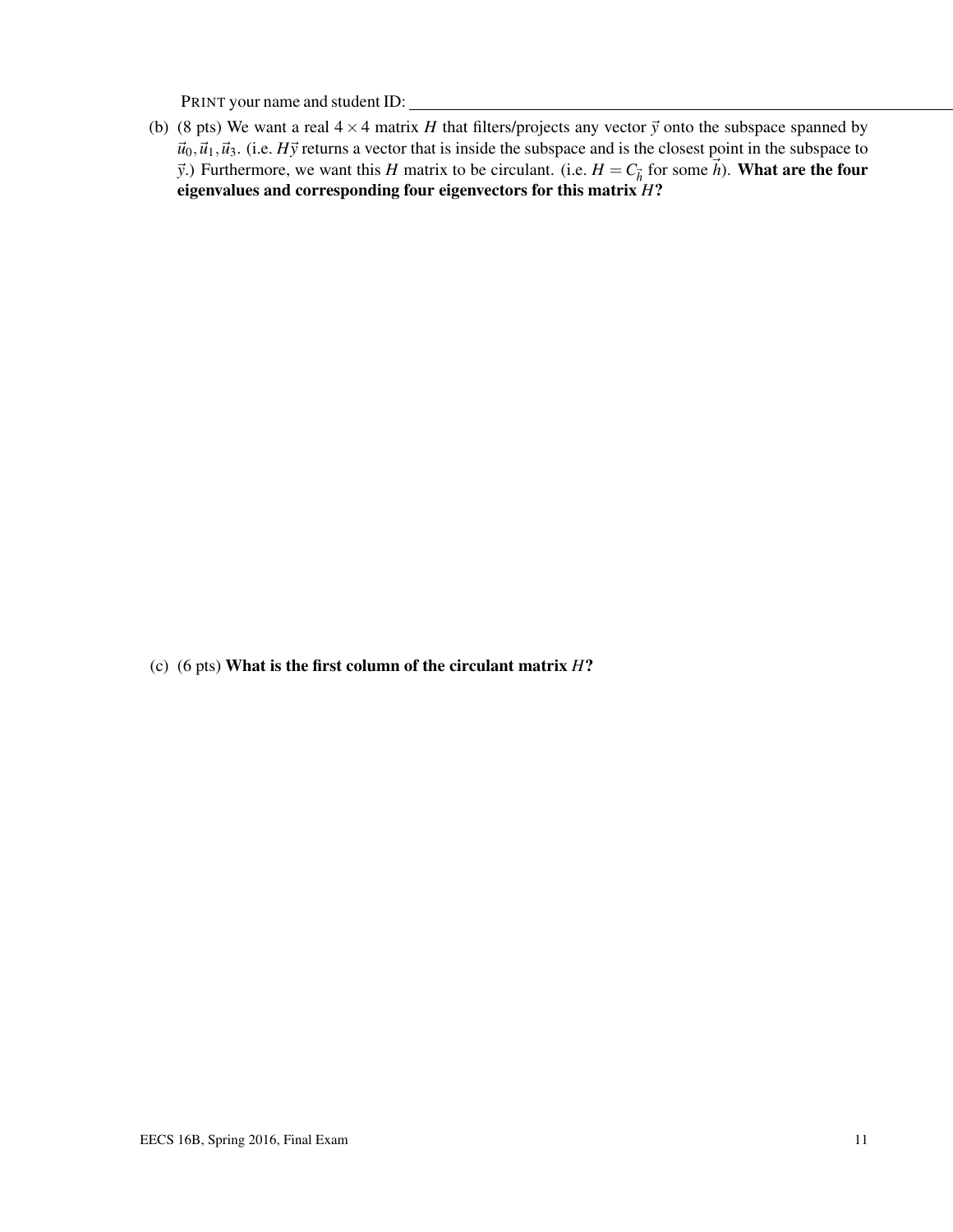[Extra page. If you want the work on this page to be graded, make sure you tell us on the problem's main page.]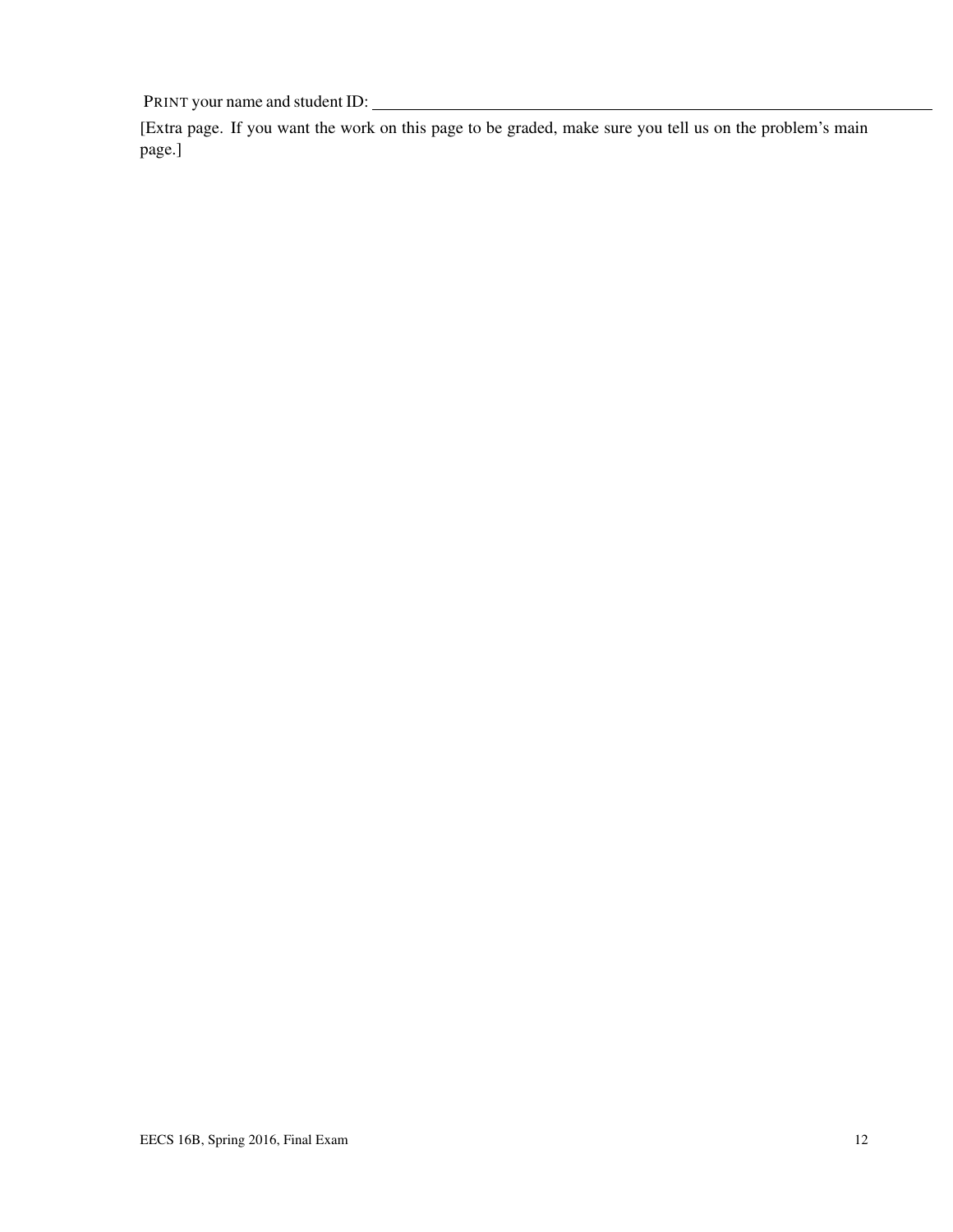### 8. SVD Me (9pts)

**Compute the SVD** (express a matrix as  $A = U\Sigma V^T$  where *U* and *V* both have othonormal columns and  $\Sigma$  is diagonal matrix with non-negative entires) of the matrix

$$
A = \begin{bmatrix} 1 & 1 & 0 \\ 1 & -1 & 0 \end{bmatrix}
$$

wherein *V* is the  $3 \times 3$  identity matrix.

For your computational convenience:

$$
AA^{T} = \begin{bmatrix} 2 & 0 \\ 0 & 2 \end{bmatrix}, \quad A^{T}A = \begin{bmatrix} 2 & 0 & 0 \\ 0 & 2 & 0 \\ 0 & 0 & 0 \end{bmatrix}.
$$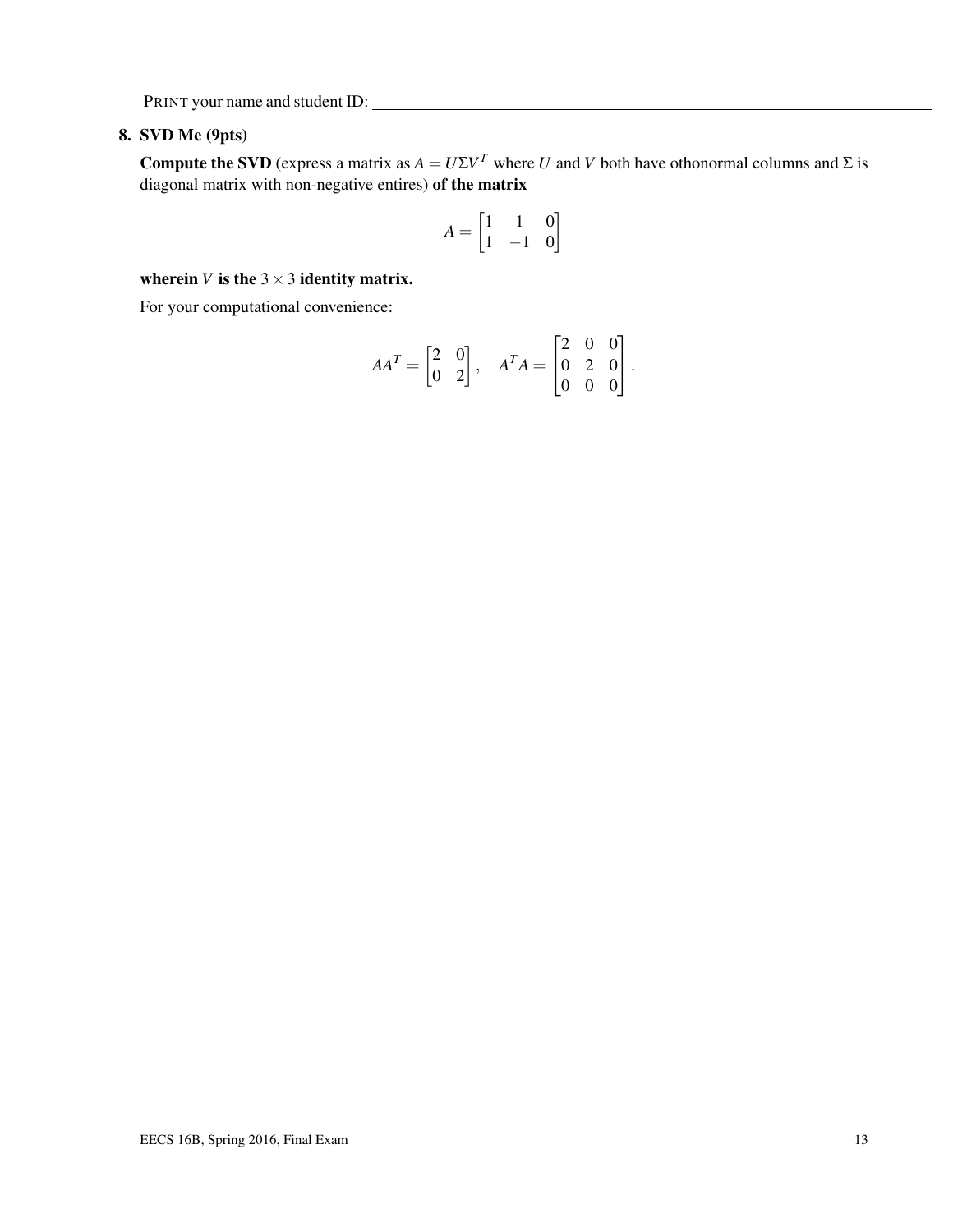#### 9. Observer/Estimator Design (14 pts)

Consider the linear discrete-time system whose vector state  $\vec{x}$  evolves according to:

$$
\vec{x}(t+1) = \begin{bmatrix} 0 & -2 \\ 3 & \frac{1}{3} \end{bmatrix} \vec{x}(t) + \begin{bmatrix} 1 \\ 0 \end{bmatrix} u(t)
$$

And has scalar output:

$$
y(t) = \begin{bmatrix} 0 & 1 \end{bmatrix} \vec{x}(t)
$$

(a) (2 pts) Is this system observable?

(b) (12 pts) The observation  $y(t) = \begin{bmatrix} 0 & 1 \end{bmatrix} \vec{x}(t)$  gives us an observation of only one state variable. Let's build an observer/estimator to track both state variables. Define a system

$$
\hat{x}(t+1) = \begin{bmatrix} 0 & -2 \\ 3 & \frac{1}{3} \end{bmatrix} \hat{x}(t) + \begin{bmatrix} 1 \\ 0 \end{bmatrix} u(t) + \vec{\ell}(y(t) - \begin{bmatrix} 0 & 1 \end{bmatrix} \hat{x}(t))
$$

where  $\vec{\ell} \in \mathbb{R}^2 = \begin{bmatrix} \ell_1 \\ \ell_2 \end{bmatrix}$  $\ell_2$ . Now let  $\vec{e}(t) = \vec{x}(t) - \hat{x}(t)$  and the error dynamics become:

$$
\vec{e}(t+1) = \underbrace{\left(\begin{bmatrix} 0 & -2 \\ 3 & \frac{1}{3} \end{bmatrix} - \vec{\ell} \begin{bmatrix} 0 & 1 \end{bmatrix}\right)}_{\vec{A}} \vec{e}(t)
$$

Find  $\ell_1, \ell_2$  so that the error goes exactly to zero within two time steps no matter how bad our original estimate is.  $HINT: \bar{A}$  must have both eigenvalues be zero for this to be true.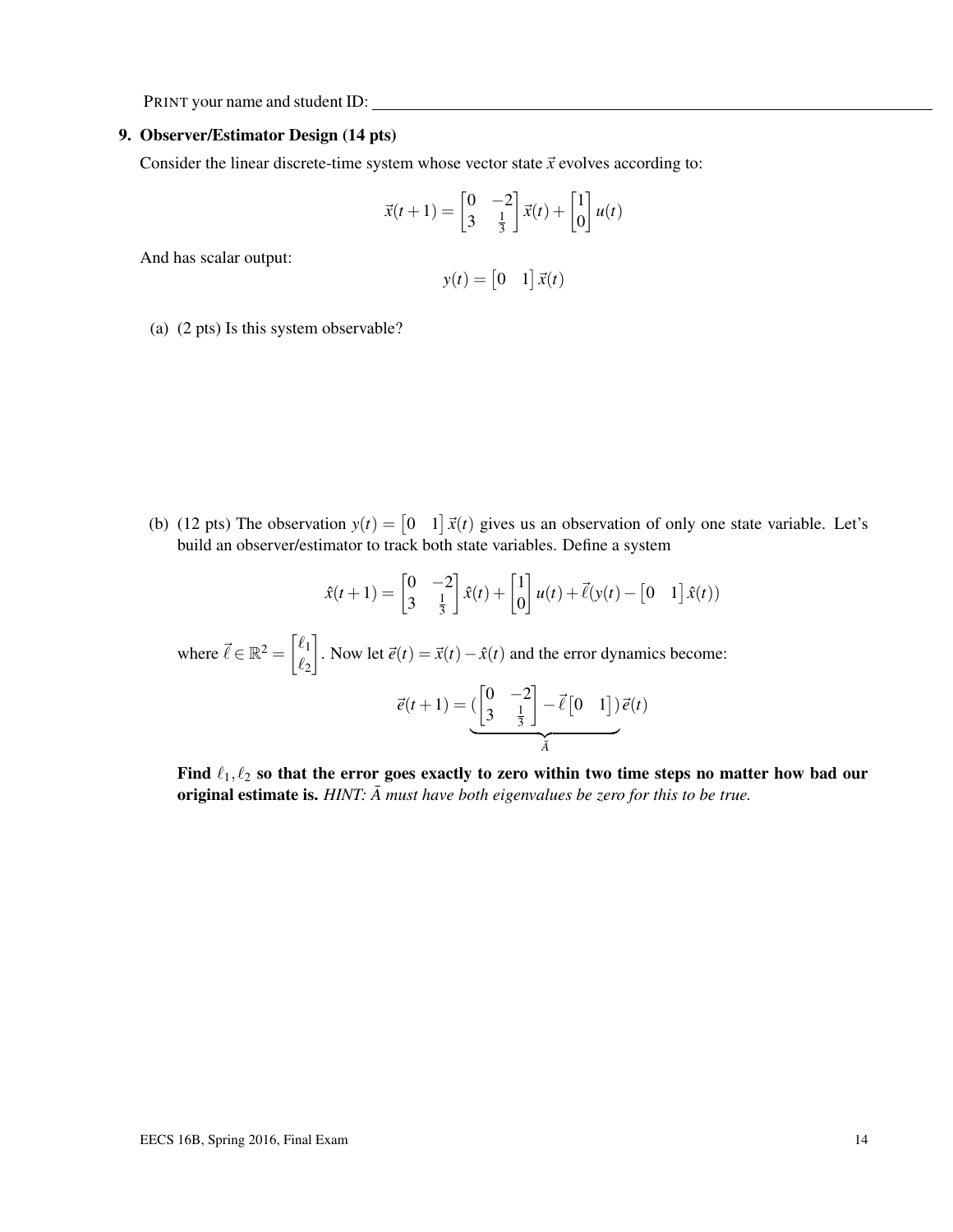[Extra page. If you want the work on this page to be graded, make sure you tell us on the problem's main page.]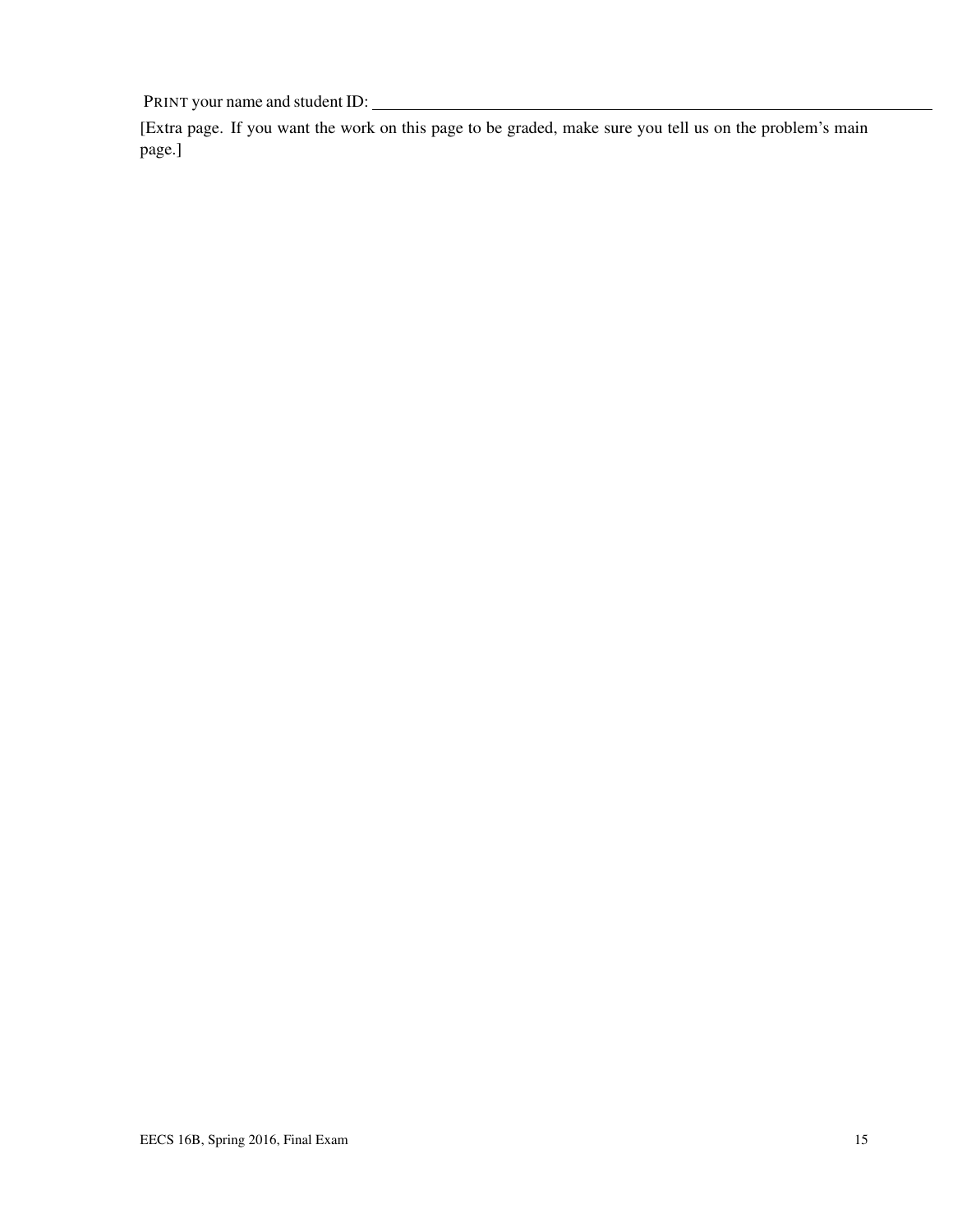# Section 2: Free-form questions  $(68 + 24 \text{ pts})$

*You must show work for credit in all questions in this section.*

#### 10. Controllable Canonical Form (20 pts)

When we are trying to stabilize a robot, it is sometimes useful to put the dynamics into a standard form that lets us more easily adjust its behavior.

Consider the linear continuous-time system below.

$$
\frac{d}{dt}\vec{s}(t) = A_r\vec{s}(t) + \vec{b}_r u(t) = \begin{bmatrix} 2 & -1 \\ 1 & 0 \end{bmatrix} \vec{s}(t) + \begin{bmatrix} 1 \\ 0 \end{bmatrix} u(t)
$$

(a) (10 pts) There exists a transformation  $\vec{z}(t) = T\vec{s}(t)$  such that the resulting system is in controllable canonical form:

$$
\frac{d}{dt}\vec{z}(t) = \begin{bmatrix} 0 & 1 \\ \alpha_0 & \alpha_1 \end{bmatrix} \vec{z}(t) + \begin{bmatrix} 0 \\ 1 \end{bmatrix} u(t)
$$

Find this transformation matrix *T* and the resulting  $\alpha_0$  and  $\alpha_1$  in controllable canonical form.

*HINT: The column vectors of T are just the standard basis vectors*  $\begin{cases} \begin{bmatrix} 1 \ 0 \end{bmatrix}$  $\Big]$ ,  $\Big[ \begin{matrix} 0 \\ 1 \end{matrix} \Big]$  $\begin{bmatrix} 0 \\ 1 \end{bmatrix}$  arranged in some *order.*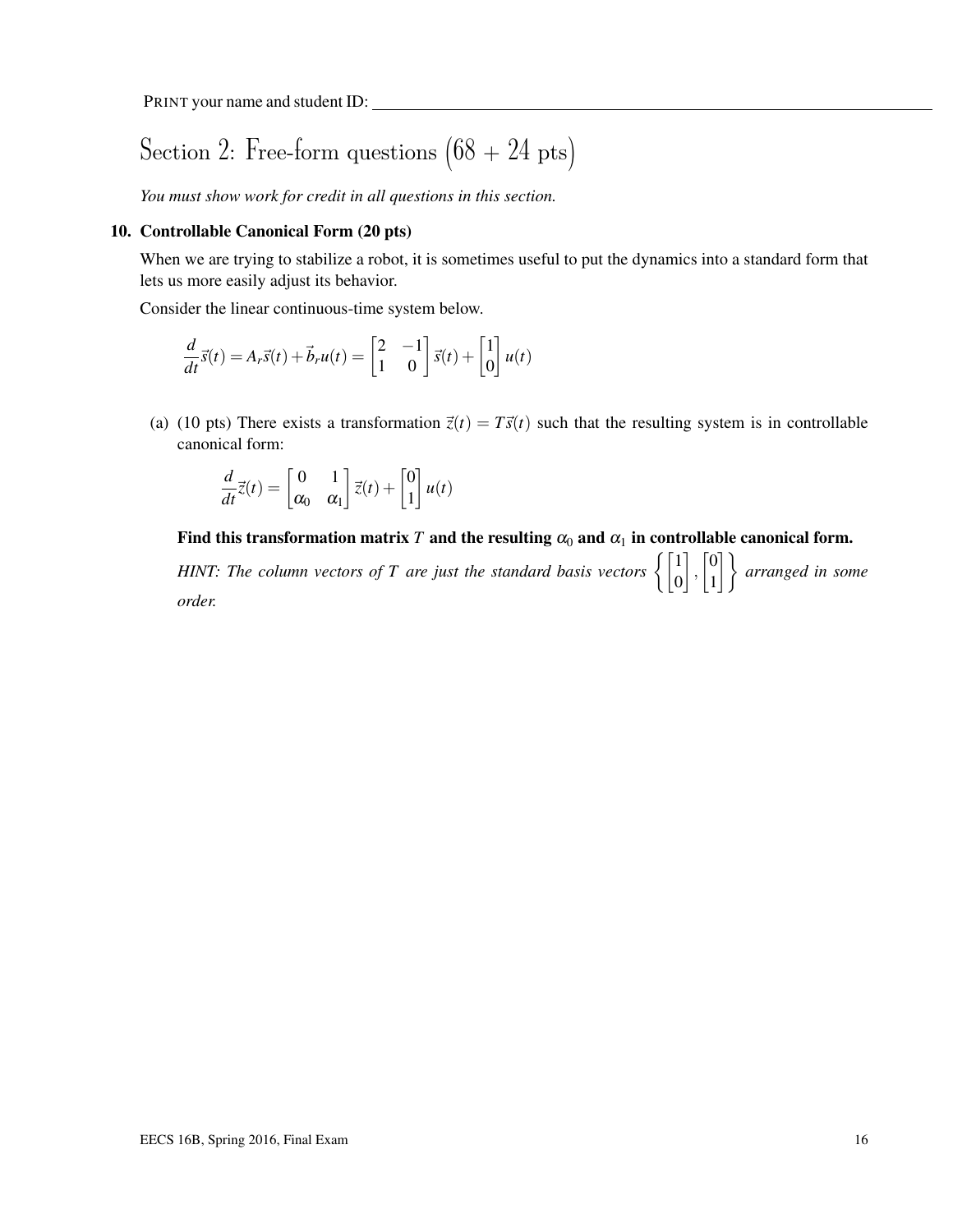(b) (10 pts) For the system given by  $(A_r, \vec{b}_r, \vec{s}, u)$ , use the controllable canonical form from the previ**ous part** to obtain a state feedback law  $u(t) = \vec{f}^T \vec{z}(t) = \begin{bmatrix} f_0 & f_1 \end{bmatrix} \vec{z}(t)$  such that the resulting closedloop system has eigenvalues  $\lambda = -1, -2$  and then use the transformation *T* to get  $u(t) = \vec{g}^T \vec{s}(t) =$  $[g_0 \quad g_1] \vec{s}(t)$  a control law in terms of the original state variable  $\vec{s}(t)$ .

# What are the vectors  $\vec{f}$  and  $\vec{g}$ ?

*You will get full credit if you correctly use the properties of controllable canonical form to do this, but you may check your answer by another method if you so desire.*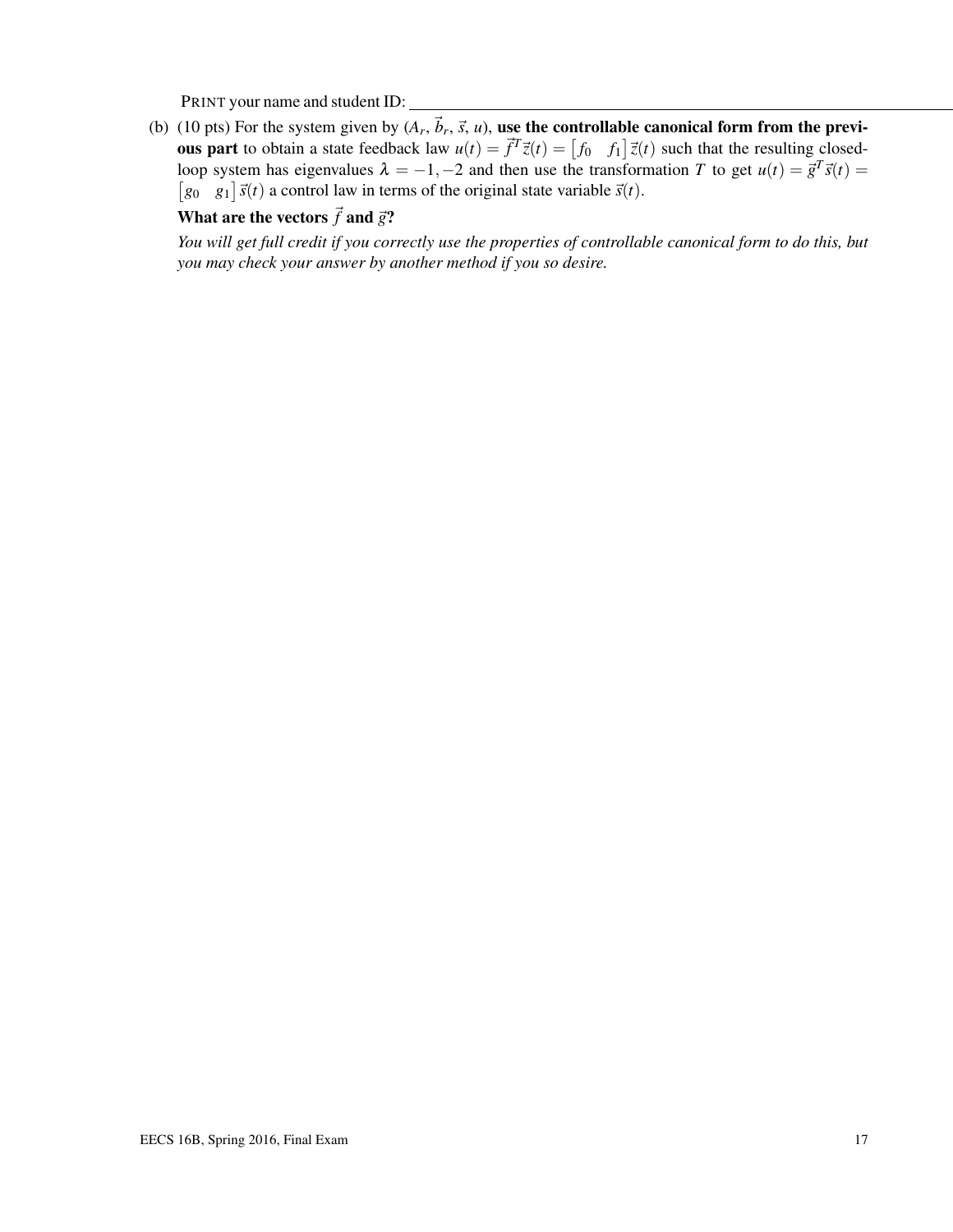#### 11. Feedback Control of Op-Amps (30 pts)

You have seen op-amps in negative feedback many times, and you have learned about feedback control. You may not have realized it yet, but these are actually related to each other.



Here, we introduce a dynamic model for a non-ideal op-amp:

$$
\frac{d}{dt}v_o(t) = -v_o(t) + Gu(t)
$$

where  $v<sub>o</sub>$  is the output voltage, and  $u(t) = (v_+(t) - v_-(t))$  where  $v_+$  and  $v_-$  are the voltages at the positive and negative inputs respectively, and  $G > 2$  is a parameter that defines the op-amp's behavior.

(a) (2 pts) Given the dynamic model for the nonideal op-amp, **assuming**  $v_+$  and  $v_-$  are not changing, for what value of  $v$ <sup>*o*</sup> will  $v$ <sup>*o*</sup> not be changing? Your answer should depend on  $v_+$ ,  $v_-, G$ .

(b) (2 pts) In the above,  $v_-(t) = hv_o(t)$ . Pick values for the resistors  $R_1$  and  $R_2$  so that *h* equals  $\frac{1}{2}$ .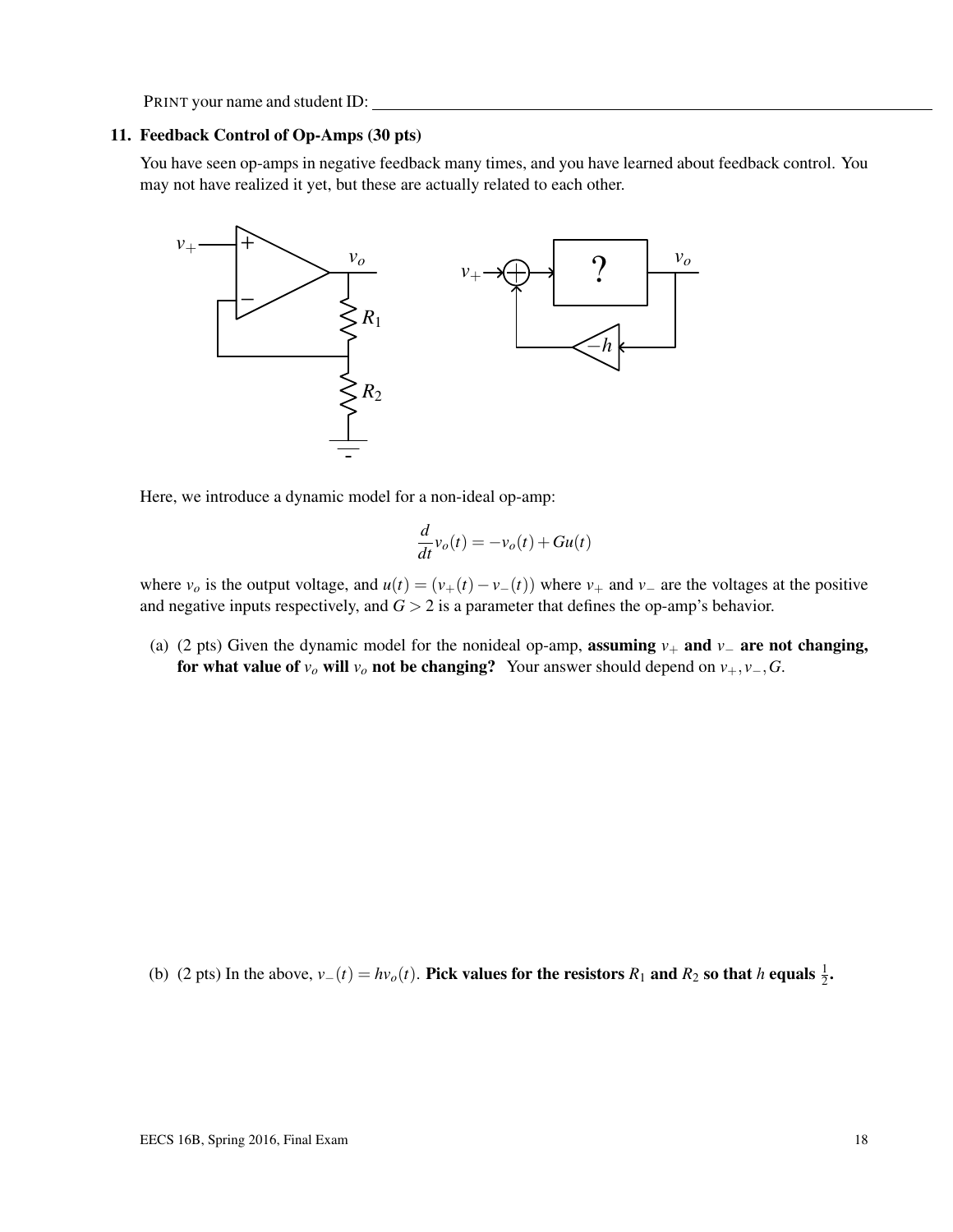(c) (8 pts) Suppose we place the nonideal op-amp in resistive negative feedback using a voltage divider whose ratio is  $h = \frac{1}{2}$  $\frac{1}{2}$ , in other words set

$$
u(t) = v_+(t) - hv_o(t).
$$

Write out the new differential equation that relates  $v_o(t)$  to  $v_+(t)$ . Is this system stable? Briefly state why or why not.

(d) (4 pts) If we had swapped the roles of the positive and negative terminals of the op-amp (i.e. had hooked the nonideal op-amp up in positive feedback so that  $u(t) = hv_o(t) - v_-(t)$ .) would the resulting closed-loop system have been stable? Briefly state why or why not.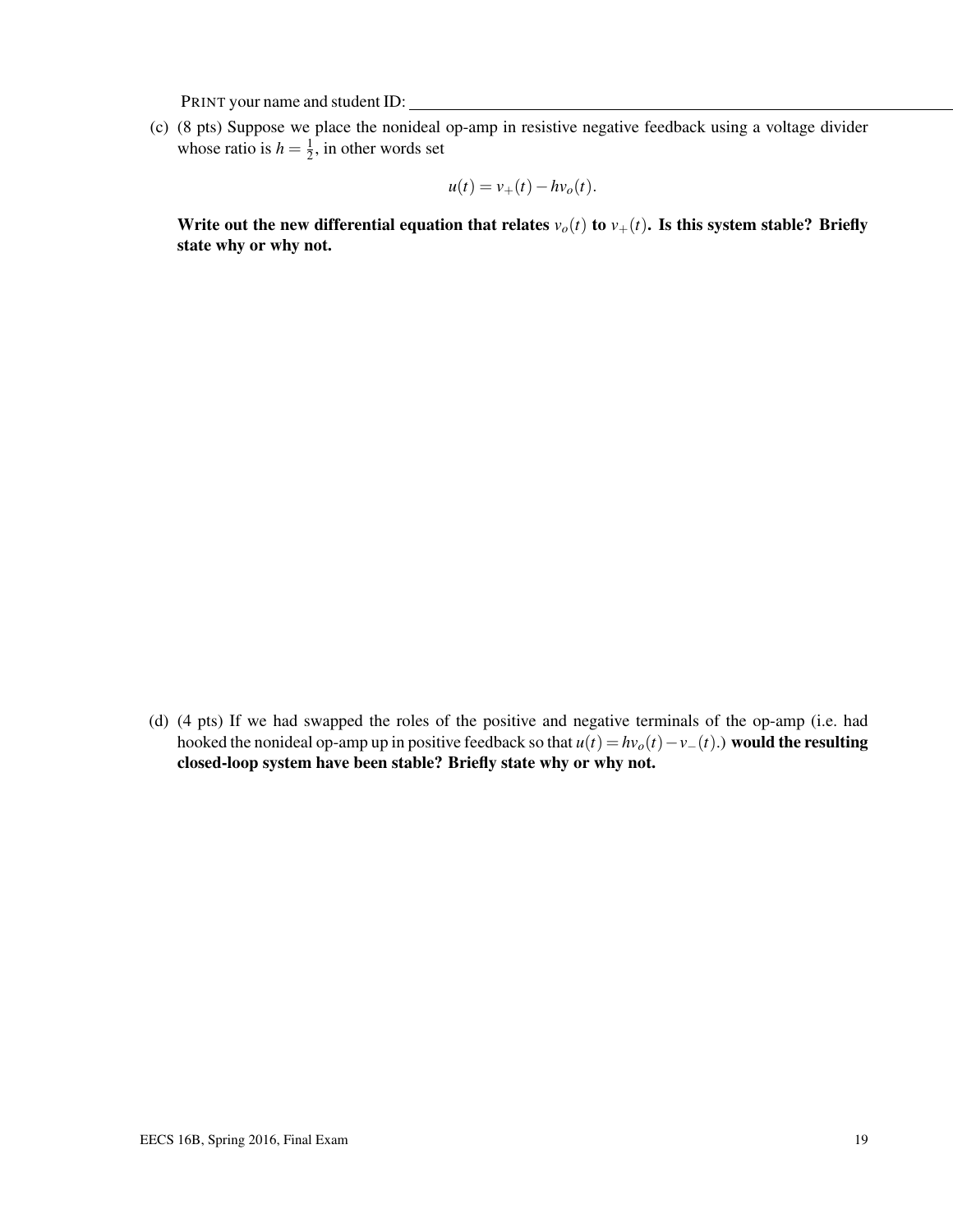(e) (10 pts) For the closed-loop system in negative feedback (from part (c)) using resistor values that set  $h=\frac{1}{2}$  $\frac{1}{2}$ , assume that the output voltage starts at 0V at time 0 and that  $v_{+}(t)$  was 0V but then jumps up to 1V at time 0. How long will it take for  $v_o(t)$  to reach 1V? Your answer should be in terms of *G*.

(f) (4 pts) What happens to the answer of the previous part if  $G \rightarrow \infty$ ?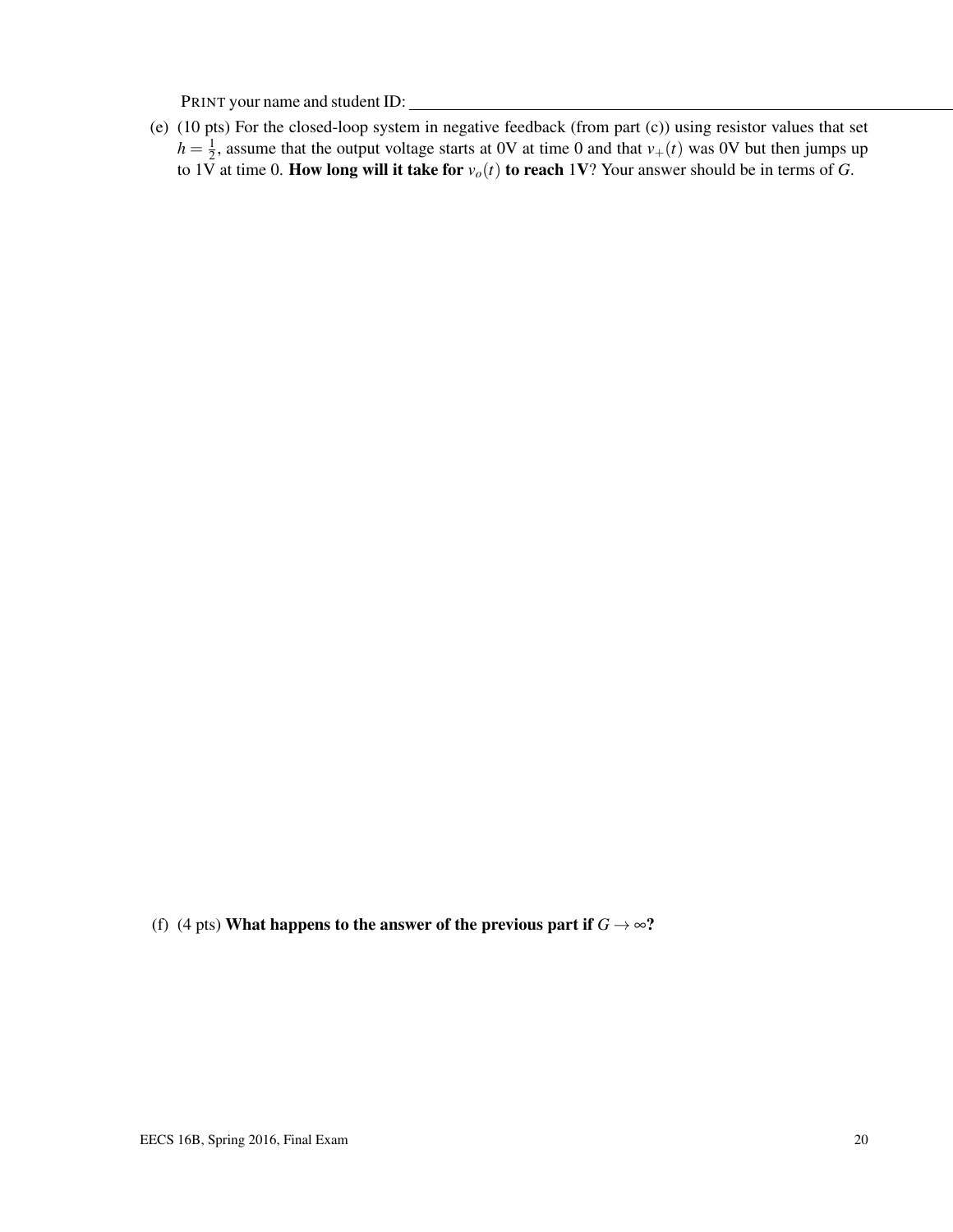[Extra page. If you want the work on this page to be graded, make sure you tell us on the problem's main page.]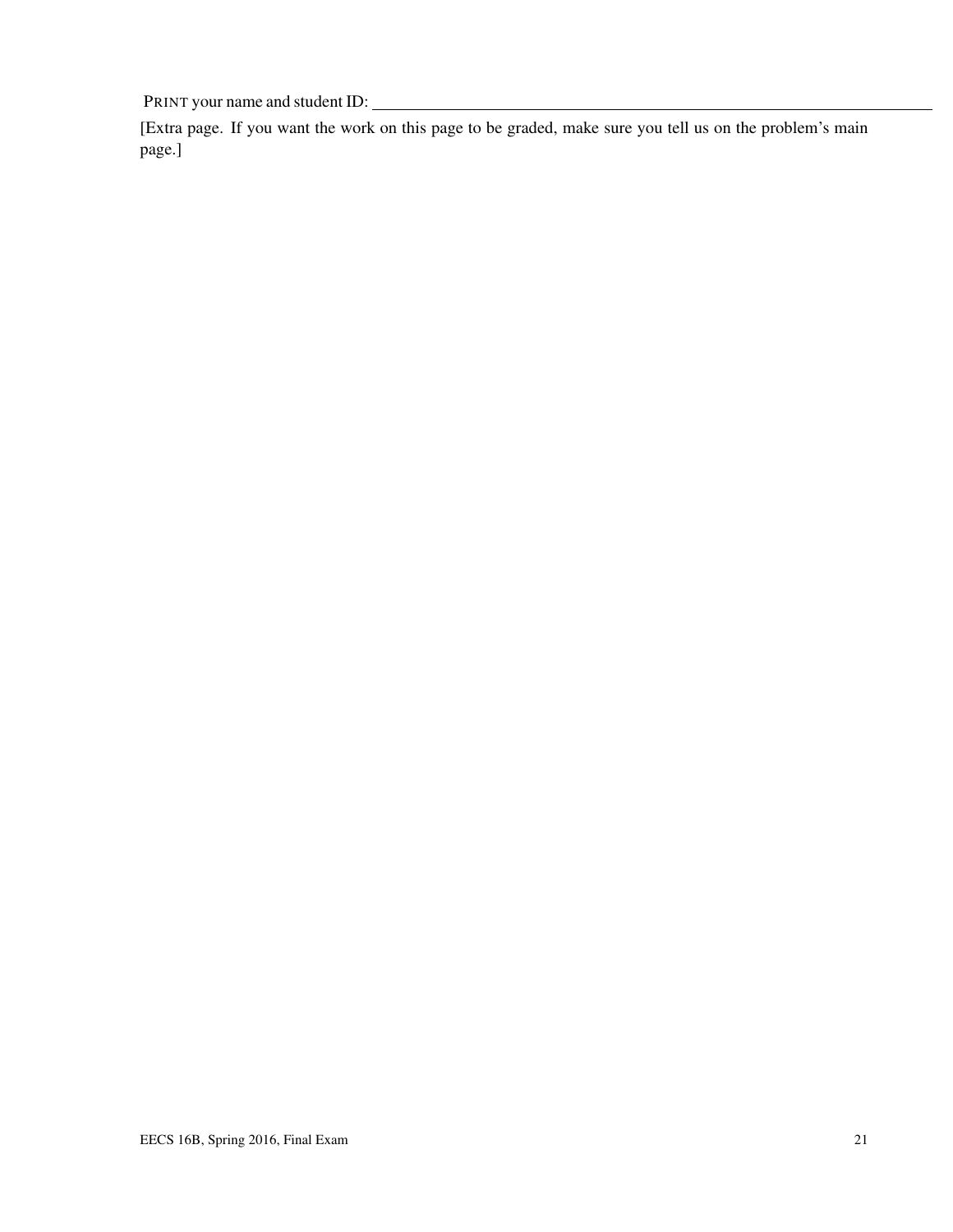#### 12. Newton interpolation (18 pts)

We have studied polynomial interpolation using the monomial basis and the Lagrange basis. In this problem, we study a different basis, known as the Newton basis. This basis has the property that although it depends on the sampling points, each basis element does not depend on all of the sampling points. As you do this problem, you should begin to understand why this basis might be interesting if the samples are revealed to us one at a time in order.

Suppose we are given  $n+1$  distinct points  $x_0, x_1, \ldots, x_n$ , and we sample a polynomial f at these points, such that we have the samples  $f(x_0), f(x_1), \ldots, f(x_n)$ . Our goal is to recover *f* given these samples.

We define the Newton polynomials as follows.

$$
N_0(x) = 1
$$
  
\n
$$
N_1(x) = x - x_0
$$
  
\n
$$
\vdots
$$
  
\n
$$
N_n(x) = (x - x_0)(x - x_1) \cdots (x - x_{n-1})
$$

Our goal is to find coefficients  $a_0, \ldots, a_n$  such that

$$
f(x) = a_0 N_0(x) + a_1 N_1(x) + \cdots + a_n N_n(x).
$$

(a) (8 pts) We know there must exist an  $(n+1) \times (n+1)$  matrix *U* such that

$$
U\begin{pmatrix} a_0 \\ a_1 \\ \vdots \\ a_n \end{pmatrix} = \begin{pmatrix} f(x_0) \\ f(x_1) \\ \vdots \\ f(x_n) \end{pmatrix}.
$$

Use what you know about the structure of *U* to compute  $a_0$  and  $a_1$  in terms of the  $x_i$  and  $f(x_i)$ . *(HINT: Write out the first two rows of U.)*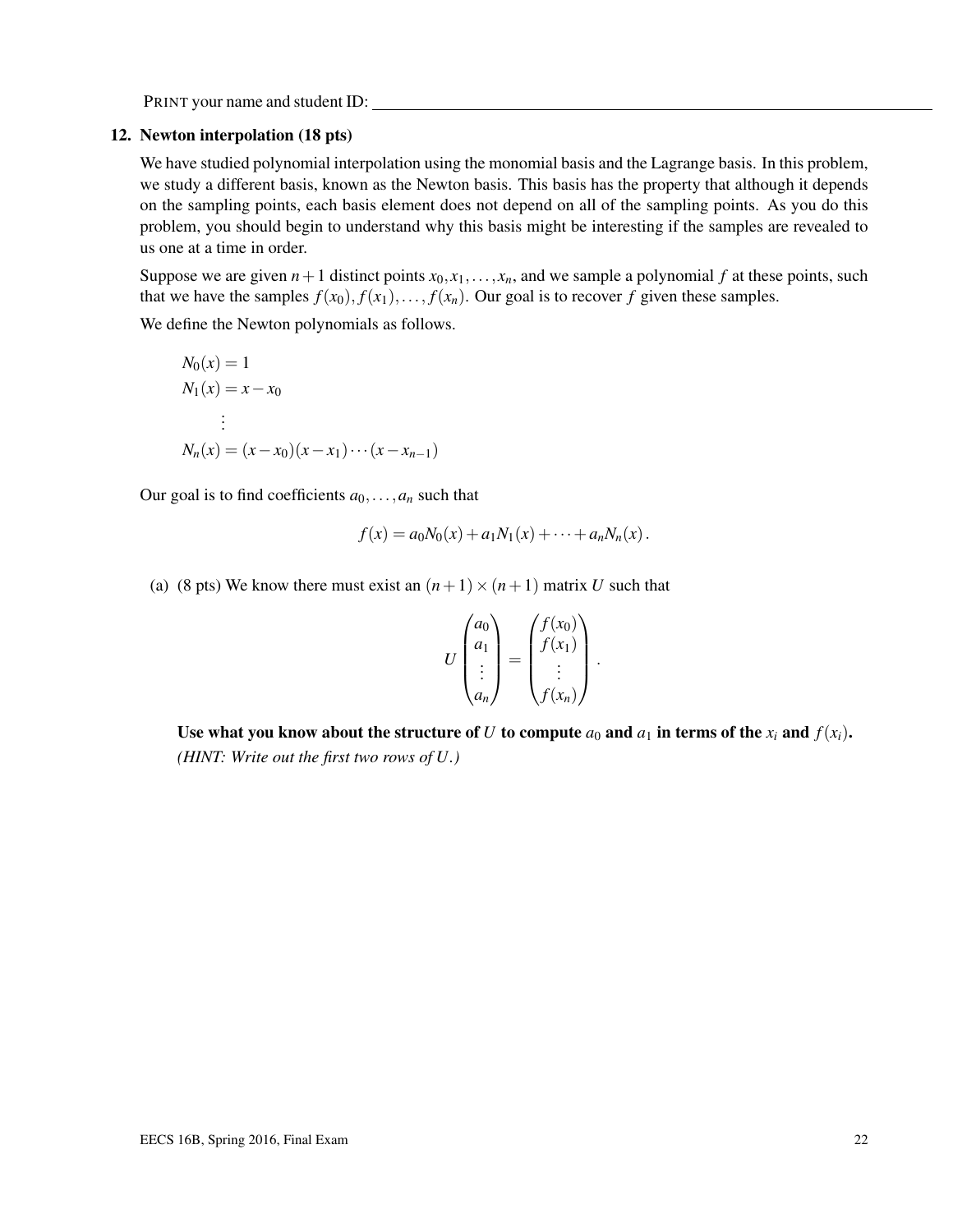(b) (10 pts) Suppose we have  $n = 2$ , and our points are  $x_0 = 0, x_1 = 1, x_2 = 2$ , and  $f(x_0) = 5, f(x_1) = -1$ ,  $f(x_2) = 3$ . Find the coefficients  $a_0, a_1, a_2$ .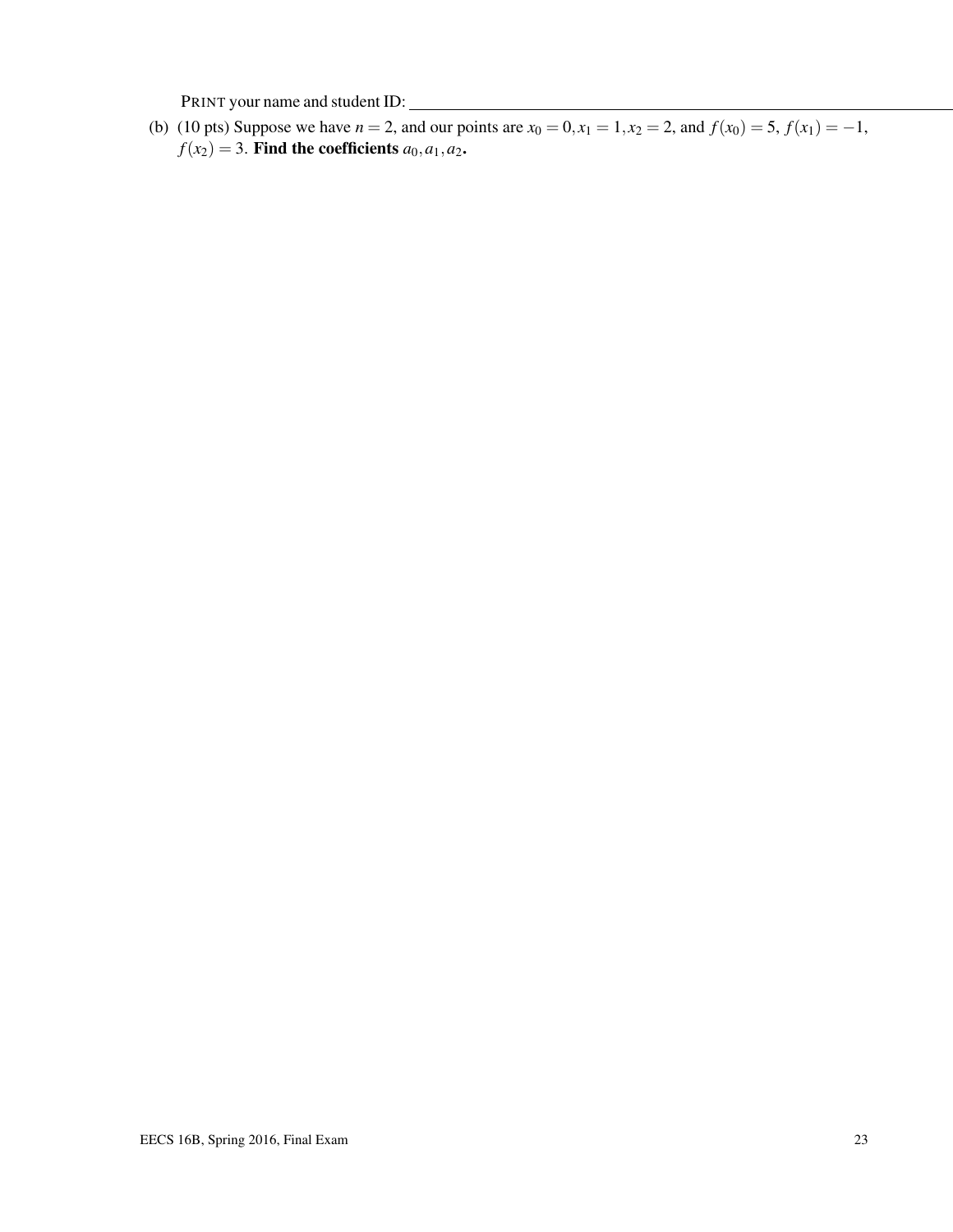#### 13. Efficient Cross Correlation (Bonus 24 pts)

Computing correlations is an important part of doing things like localization (as you saw in 16A) for GPS.

(a) (8 pts) Let  $\vec{r}$  be the time-reversal of a real vector  $\vec{x}$  so that  $r[0] = x[0]$  and  $r[k] = x[n-k]$  for  $k =$  $1, \ldots, n-1$ .

What is the relationship between the frequency-domain representation (DFT) of  $\vec{r}$  — namely  $\vec{R}$ — and the frequency-domain representation (DFT) of  $\vec{x}$ ?

(b) (6 pts) The circular cross-correlation  $\vec{z}$  of two *n*-dimensional real vectors  $\vec{x}$  and  $\vec{y}$  is defined by

$$
z[t] = \sum_{k=0}^{n-1} x[k]y[k-t]
$$
 (1)

Where the indices arithmetic is taken mod-*n*. (So −3 is just *n*−3, etc.)

We can represent the cross correlation  $\vec{z}$  as a matrix multiplication of a matrix  $M_{\vec{x}}$  and the vector  $\vec{y}$ . What is  $M_{\vec{x}}$ ?

*(For purposes of exam grading, it would suffice to show us what*  $M_{\vec{x}}$  *is for the case*  $n=4$  *but we actually have compact notation in the 16 series that can be used to express this matrix.)*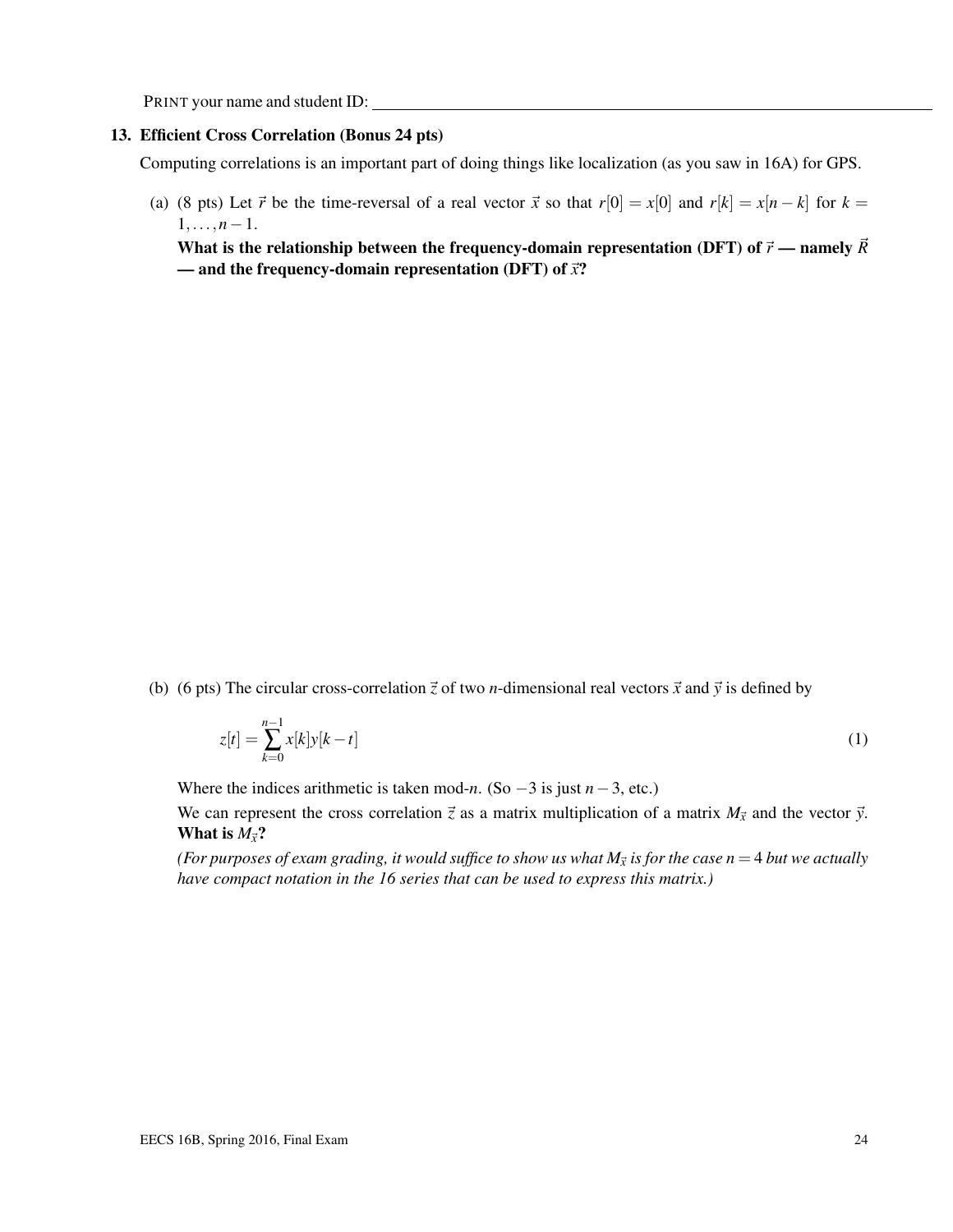(c) (10 pts) If you had a fast way of computing the DFT and Inverse-DFT, use that to give a fast way of computing the circular cross-correlation  $\vec{z}$  of  $\vec{x}$  and  $\vec{y}$ ?

*(HINT: Does*  $M_{\vec{x}}$  *have any special structure that you can exploit? Can you compute with it fast in the frequency domain? Multiplication by a diagonal matrix is fast. Multiplication by a non-diagonal matrix is slow.)*